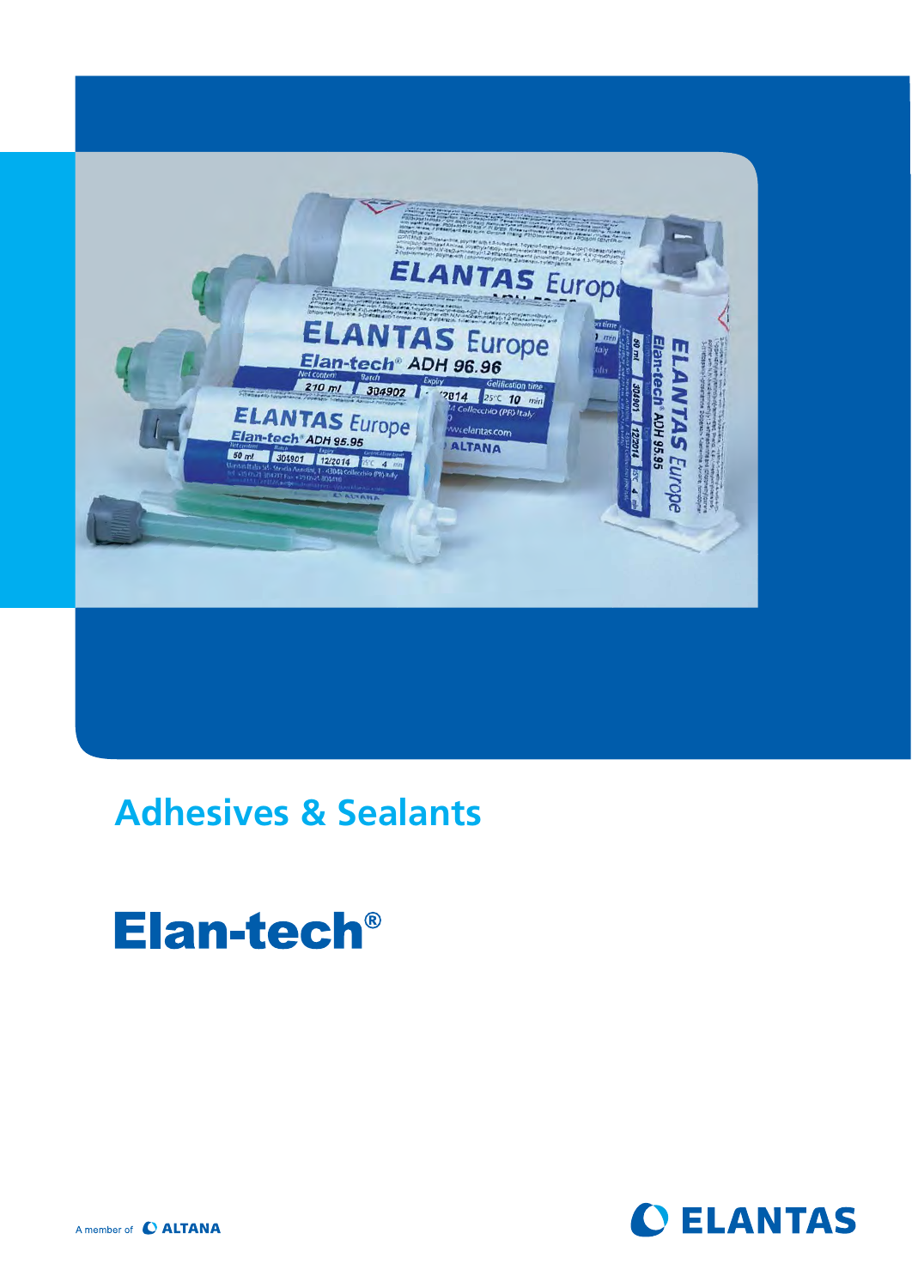**Product selection** Recommended adhesives are based on our laboratory tests and application experience. Due to the wide possibility of compositions, grouped under the same chemical family, it is always a good practice to check the product

on the specific material in use.

**st** = surface treatment





#### **Surface treatment and first operations :**

A good bonding is the result of proper surface preparation. The adhesion is good when the surface is clean and:

- All impurities coming from the mechanical working, treatments, oxidations, residuals of release agents, have been removed.
- The surface to bond has been activated with primers or by treatments like flame, corona, or plasma, in order to improve the polarity and the presence of reactive groups.

Before bonding it is recommended to check the materials and to verify with a practical test or from laboratory literature the resistance of the substrate. Especially for plastic bonding, where the category is very wide as it includes a high number of different compositions, it is important to select with attention the proper treatment or chemical base of the primer.

### **Cleaning and degreasing with solvents:**

To remove oils and greases we recommend the use of solvents which do not leave residuals after drying. In the case of plastic substrates, it is important to verify the resistance of the material to the solvent. Alcohol based solvents work well with no, or limited, aggression on the supports. To remove lubricants we recommended a solvent based on, or containing, exane. Acetone, or ketons are considered quite aggressive on plastics and are mainly recommended for metals or rigid materials with high chemical resistance.

### **Mechanical treatment (roughening, sand blasting, brushing):**

Mechanical treatment is one of the used methods to remove oxidations on metals. The surface roughening improves the adhesion thanks to the fact that the overlapping area is increased. It is important not to exceed with the size of the grain, as it might result in a poor capability of the adhesive to wet properly the surface to bond.

Recommended grain size is from 300 to 600 for Alluminium and about 100 on Steel. Roughening is possible on composite materials with some attention, due to the fact the fibers of the substrate might be damaged with the result of a more fragile composite.

After any mechanical treatment, it is very important to remove all residuals and to clean/degrease with solvents.

#### **Chemical treatment**

Recommended on very inert and resistant materials, or when it is not possible to work on the substrate. Forming reactive groups, which are not originally present on the surface, allows the adhesive to make a chemical bond.

#### **Treatment with primer**

Primes are applied using specific substances in a solvent solution, to make a bonding layer between the reactive groups of the adhesive and the substrate. Before the application of the adhesive, it is very important to allow the primer to completely dry. This is because primers contain solvents which have to fully dry.

#### **Plasma treatment**

This method is particularly effective on low surface energy substrates (e.g. Poliolephins and Plastics). The cleaning and activation of the surface takes place rapidly and with reliability, with no need of solvents or other dangerous products. Easy engineering of the treatment and required equipment, possible in different environments (vacuum, room pressure, nitrogen atmosphere or air). The treatment remains active for a limited time. The bonding is recommended within 24-36 hours.

#### **How to apply the adhesive and key aspects to keep in mind:**

Elantas Europe adhesives are available in a cartridge kit, cans, tins and drums. Some basic precautions are important. When using a cartridge kit, it is important to remember to purge the first part of the mixed material coming from the static mixer, selected among the various sizes in function of the reactivity and viscosity of the adhesive.

| <b>ADHESIVES</b>          | <b>ABS</b> | ₹               | <b>CERAMIC</b> | EPOXY RESIN | FERRITE             | FRP EP    | <b>RP UP</b> | GLASS     |           |            |            | <b>PBT</b> - PET |            | PMIMA      | 부<br>-<br>$\mathbf{a}$ |            |            | SILICO    | <b>STEEL</b> | MOOD       |            |
|---------------------------|------------|-----------------|----------------|-------------|---------------------|-----------|--------------|-----------|-----------|------------|------------|------------------|------------|------------|------------------------|------------|------------|-----------|--------------|------------|------------|
| AS 52 - AW 13             | $\bullet$  | $\bullet$       | $\bullet$      | $\bullet$   | $\bullet$           | $\bullet$ | $\bullet$    | $\bullet$ | $\bullet$ | $\bullet$  | $\circ$    | $\circ$          | $\bullet$  | $\bullet$  | st                     | $\circ$    | $\bullet$  |           | $\bullet$    | $\bullet$  |            |
| AS 52 - AW 14             | $\bullet$  | $\bullet$       | $\bullet$      | $\bullet$   | $\circ$             | $\bullet$ | $\bullet$    | $\bullet$ | $\bullet$ | $\bigcirc$ | $\bullet$  |                  | $\circ$    | $\bigcirc$ | st                     | $\bigcirc$ | $\circ$    |           | $\circ$      | $\bullet$  |            |
| AS 95.1 - AW 95.1         | $\bullet$  | $\bullet$       | $\bullet$      | $\bullet$   | $\circlearrowright$ | $\bullet$ | $\bullet$    | $\bullet$ | $\bullet$ | $\bullet$  | $\bigcirc$ | $\circ$          | $\bullet$  | $\bullet$  | st                     | $\bullet$  | $\bullet$  |           | $\bullet$    | $\bullet$  |            |
| AS 46 - AW 46             | $\bullet$  | $\bullet$       | $\bullet$      | $\bullet$   | $\bullet$           | $\bullet$ | $\bullet$    |           | $\bullet$ | $\bullet$  | $\bullet$  | $\bullet$        | $\bullet$  | $\bullet$  | st                     | $\bullet$  | $\bullet$  |           | $\bullet$    | $\bullet$  |            |
| AS 90 - AW 42             | $\bullet$  | $\bullet$       | $\bullet$      | $\bullet$   | $\bullet$           | $\bullet$ | $\bullet$    | $\bullet$ | $\bullet$ | $\bullet$  | $\circ$    | $\circ$          | $\circ$    | $\circ$    | st                     | $\bullet$  | $\bullet$  |           | $\bullet$    | $\bullet$  |            |
| AS 50 - AW 50             | $\bullet$  | $\bullet$       | $\bullet$      | $\bullet$   | $\bullet$           | $\bullet$ | $\bullet$    | $\bullet$ | $\bullet$ |            |            | $\bigcirc$       |            |            |                        | $\bigcirc$ | $\bullet$  | $\circ$   | $\bullet$    | $\bullet$  |            |
| AS 60 - AW 60             |            | $\bullet$       | $\bullet$      | $\bullet$   | $\bullet$           | $\bullet$ | $\bullet$    | $\bullet$ |           |            | $\bigcirc$ |                  |            |            |                        | $\bigcirc$ | $\circ$    |           | $\bullet$    |            |            |
| AS 70 - AW 70             |            | $\bullet$       | $\circ$        | $\bullet$   |                     | $\bullet$ | $\bullet$    | $\circ$   | $\circ$   |            |            | $\circ$          |            |            |                        | $\bullet$  |            |           | $\bullet$    |            |            |
| AS 96.1 - AW 96.1         | $\bullet$  | $\bullet$       | $\bullet$      | $\bullet$   | $\bullet$           | $\bullet$ | $\bullet$    | $\bullet$ | $\bullet$ | $\circ$    | $\circ$    | $\circ$          | $\bullet$  | $\bullet$  | st                     | $\bullet$  | $\bullet$  |           | $\bullet$    |            | $\bullet$  |
| AS 97.1 - AW 96.1         | $\bullet$  | $\bullet$       | $\bullet$      | $\bullet$   | $\bullet$           | $\bullet$ | $\bullet$    | $\bullet$ | $\bullet$ | $\circ$    | $\circ$    | $\circ$          | $\bullet$  | $\bullet$  | st                     | $\bullet$  | $\bullet$  |           | $\bullet$    |            | $\bullet$  |
| AS 98 - AW 98             | $\bullet$  | $\bullet$       | $\bullet$      | $\bullet$   | $\bullet$           | $\bullet$ | $\bullet$    | $\bullet$ | $\bullet$ | $\bigcirc$ | $\bigcirc$ | $\bigcirc$       | $\bullet$  | $\bullet$  | st                     | $\bullet$  | $\bullet$  |           | $\bullet$    |            | $\bullet$  |
| AS 89.1 - AW 89.2         |            | $\bullet$       | $\bullet$      | $\bullet$   |                     | $\bullet$ | $\bullet$    | $\circ$   |           | $\bigcirc$ |            |                  |            |            | st                     | $\bigcirc$ |            |           | $\bullet$    |            | $\bullet$  |
| AS 90 - AW 90             | $\bullet$  | $\bullet$       | $\bullet$      | $\bullet$   | $\bullet$           | $\bullet$ | $\bullet$    |           | $\bullet$ | $\bullet$  |            | $\circ$          | $\bigcirc$ | $\bigcirc$ | st                     | $\circ$    |            |           | $\bullet$    | $\bullet$  |            |
| AS 90 - AW 91             | $\bullet$  | $\bullet$       | $\bullet$      | $\bullet$   | $\bullet$           | $\bullet$ | $\bullet$    |           | $\bullet$ | $\bullet$  |            | $\circ$          | $\circ$    | $\bigcirc$ | st                     | $\circ$    |            |           | $\bullet$    | $\bullet$  |            |
| AS 90 - AW 92             | $\bullet$  | $\bullet$       | $\bullet$      | $\bullet$   | $\bullet$           | $\bullet$ | $\bullet$    |           | $\bullet$ | $\bullet$  |            | $\circ$          | $\circ$    | $\circ$    | st                     | $\circ$    |            |           | $\bullet$    |            | $\bullet$  |
| AS 90 - AW 93             | $\bullet$  | $\bullet$       | $\bullet$      | $\bullet$   | $\bullet$           | $\bullet$ | $\bullet$    |           | $\bullet$ | $\bullet$  |            | $\circ$          | $\circ$    | $\circ$    | st                     | $\bigcirc$ |            |           | $\bullet$    |            | $\bullet$  |
| <b>AS 94 - AW 94 SLOW</b> | $\bullet$  | $\bullet$       | $\bullet$      | $\bullet$   | $\bullet$           | $\bullet$ | $\bullet$    |           |           | $\bullet$  | $\circ$    | $\bullet$        | $\bullet$  | $\bullet$  | st                     | $\bullet$  | $\bullet$  |           | $\bullet$    |            |            |
| AS 15 - AW 15 - EF 18 T   |            |                 |                | $\bullet$   |                     | $\bullet$ | $\circ$      |           |           |            |            |                  |            |            |                        | $\bullet$  |            |           |              |            | $\circ$    |
| <b>AS 7 - AW 6</b>        |            | $\bullet$       | $\bullet$      | $\bullet$   |                     | $\circ$   | $\circ$      |           | $\bullet$ |            |            |                  |            |            |                        |            |            |           | $\bullet$    |            |            |
| <b>AS 7 - AW 8</b>        |            | $\circ$ $\circ$ |                | $\bullet$   |                     | $\circ$   | $\bigcirc$   |           | $\bullet$ |            |            |                  |            |            |                        |            |            |           | $\bullet$    |            |            |
| <b>ADH PU 3005</b>        | $\bullet$  | $\bullet$       |                | $\bullet$   |                     | $\bullet$ | $\bullet$    | $\circ$   |           | $\bullet$  | $\bullet$  | $\bullet$        | $\bullet$  | $\bullet$  | st                     | $\bullet$  | $\bigcirc$ |           | $\bullet$    | $\circ$    |            |
| <b>ADH PU 6005</b>        | $\bullet$  | $\bullet$       | $\bigcirc$     | $\bullet$   |                     | $\bullet$ | $\bullet$    |           |           | $\bullet$  | $\bullet$  | $\bullet$        | $\bullet$  | $\bullet$  | st                     | $\bullet$  | $\bullet$  |           | $\bullet$    | $\bigcirc$ |            |
| <b>ADH PU 8505</b>        | $\bullet$  | $\bullet$       | $\bigcirc$     | $\bullet$   |                     | $\bullet$ | $\bullet$    |           |           | $\bigcirc$ | $\circ$    | $\bullet$        | $\bullet$  | $\bullet$  | st                     | $\bullet$  | $\bullet$  |           | $\bullet$    | $\circ$    |            |
| <b>PC 200 - G 8</b>       |            | $\bullet$       | $\bullet$      | $\bullet$   |                     | $\bullet$ | $\bullet$    |           | $\bullet$ | $\bigcirc$ |            |                  |            |            | st                     | $\bullet$  |            |           | $\bullet$    | $\bullet$  |            |
| <b>PC 200 DT - G 200</b>  |            | $\bullet$       | $\bullet$      | $\bullet$   |                     | $\bullet$ | $\bullet$    |           | $\bullet$ | $\bigcirc$ |            |                  |            |            | st                     | $\bullet$  |            |           | $\bullet$    | $\bullet$  |            |
| <b>ASM 030</b>            |            | $\bullet$       | $\bullet$      | $\bullet$   | $\bullet$           | $\bullet$ |              |           |           |            | $\bullet$  | $\bullet$        |            | $\bigcirc$ | $\bigcirc$             |            |            |           | $\bullet$    |            |            |
| <b>ASM 101</b>            | $\bullet$  | $\bullet$       |                | $\bullet$   |                     |           | $\bullet$    |           |           |            | $\bullet$  | $\circ$          |            |            | $\bigcirc$             |            |            |           | $\bullet$    |            |            |
| <b>ASM 125</b>            |            | $\bullet$       | $\bullet$      | $\bullet$   | $\bullet$           | $\bullet$ |              | $\circ$   |           |            | $\bullet$  | $\circ$          |            |            | $\bigcirc$             |            |            |           | $\bullet$    |            |            |
| <b>Silicone Sealants</b>  | $\bullet$  | $\bullet$       | $\bullet$      | $\bullet$   | $\bigcirc$          | $\bullet$ | $\bullet$    | $\bullet$ | $\bullet$ | $\bullet$  | $\bigcirc$ | $\bullet$        | $\bullet$  | $\bullet$  | $\bigcirc$             | $\bullet$  | $\bigcirc$ | $\bullet$ | $\bullet$    |            | $\bigcirc$ |
|                           |            |                 |                |             |                     |           |              |           |           |            |            |                  |            |            |                        |            |            |           |              |            |            |





In most cases, two part systems (resin and hardener) are supplied with different colours. This helps in the case of manual application as it will be easier to see when the material is properly mixed.

The adhesive must be applied homogeneously, with a thickness between 0.05 and 0.2 mm, and with the application of a uniform pressure on the bonding area. For most applications a suitable quantity of adhesive goes from 100 g to 400 g per square meter, with a resulting thickness of about 0,1 mm.

Some adhesives, after the application, can be sensitive to humidity or inhibited by oxygen or carbon dioxide.

It is advisable to close the joint in short time. The curing profile of the product is a function of its formulation, and must be adjusted to the specific testing and working conditions of the bonded device.

### **Geometry of the bond and strength:**

a proper design of the bond is one of the most important aspect for an optimal use of the adhesive. Our technical service will help you to define the best material to match the geometry, stress, and substrates which the bond will be subjected.

Examples of bond geometries and stress mode.

- $\bullet$  = recommended<br> $\bullet$  = suitable  $=$  suitable
- $\overline{C}$  = to be tested<br>st = surface treat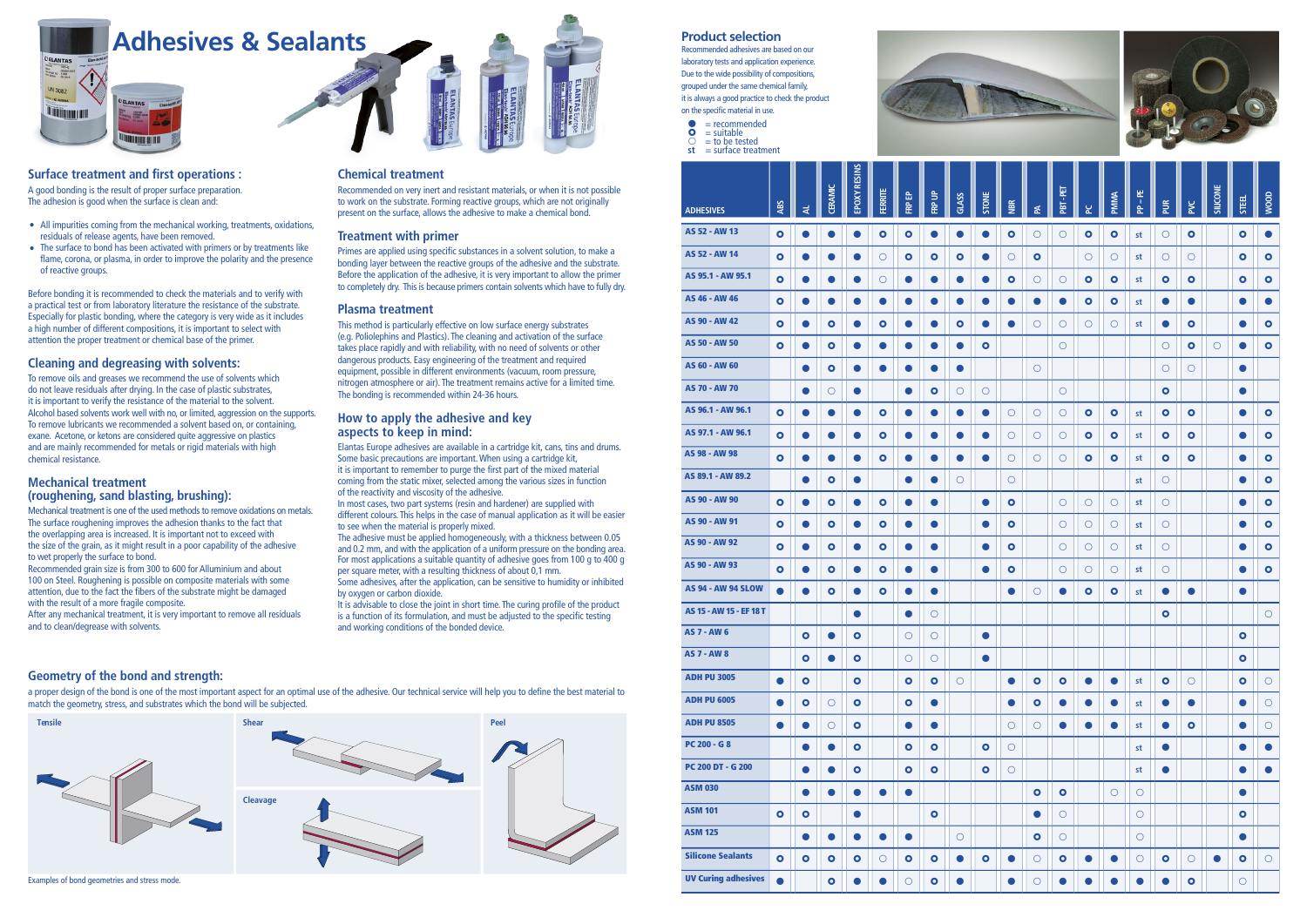

| $^{\circ}$ C<br>$^{\circ}$ C<br>$A + B$<br>min<br>N/mm <sup>2</sup><br>mm<br>min<br>min<br>hours<br>35<br>100:100:100:100<br><b>ADH 52.13</b><br>pale yellow<br><b>NO</b><br>17<br>$-40/ + 100$ DIY, bricolage, fast bonding of various materials.<br>AS 52 - AW 13<br>$\overline{2}$<br>3<br>$\overline{7}$<br>$\overline{2}$<br><b>EPOXY</b><br>$\bullet\bullet\bullet$<br>$\Diamond$<br>$\Diamond$<br>O.R.<br>♦<br><b>FAST BONDING</b><br>38<br> 100:100 100:100<br><b>ADH 52.14</b><br>pale yellow<br><b>NO</b><br>20 (sec)<br>30 min<br>17<br>$-40$ / $+100$   DIY, bricolage, very fast bonding of various materials.<br>AS 52 - AW 14<br>70 (sec)<br>$\Delta$<br>$\bullet\bullet\bullet$<br>$\Diamond$<br>O.R.<br>98<br>$100:45$ 100:50<br>ADH 951.951<br>$3 - 4$<br>5.<br>20<br>20<br>$-40/ + 120$ Rapid (bead or points) bonding of transparent parts, glass, plastics.<br>AS 95.1 - AW 95.1<br>$\overline{2}$<br>transparent<br>$\bullet\bullet\bullet$<br>$\Diamond$<br>♦<br>O.R.<br>160<br>330<br>23<br>57<br>$-40/ + 100$ Slightly tixotropic, resilient, with long open time, for bonding skin/honey-<br>$100:80$   $100:100$<br><b>EPOXY</b><br><b>ADH 46.46</b><br>pale yellow<br>$1 - 2$<br>420<br>14<br>AS 46 - AW 46<br>$\bullet\bullet\bullet$<br>$\Diamond$<br>$\Diamond$<br>♦<br>comb/pvc foam panels and a good variety of materials.<br><b>MULTI - PURPOSE</b><br>15 <sub>1</sub><br>BONDING<br><b>ADH 90.42</b><br>pale yellow<br>90<br>420<br>32<br>69<br>$100:80$   100:100<br>210<br>14<br>- 50 / + 100   Highly tixotropic, resilient, with long open time,<br>AS 90 - AW 42<br>$\bullet\bullet\bullet$<br>♦<br>$\Diamond$<br>bonds magnets and a good variety of materials.<br>$100:50$ 100:50<br><b>ADH 50.50</b><br>dark grey<br>30<br>60<br>120<br>20<br>100<br>$-40/ + 130$ Good thermal and chemical resistance, rigid, high modulus adhesive<br>AS 50 - AW 50<br>6<br><b>EPOXY</b><br>$\bullet$<br>♦<br>$\Diamond$<br>♦<br>♦<br>****<br>for metals, magnets, GRP.<br><b>HIGH THERMAL</b><br><b>RESISTANCE</b><br>11<br>30<br>90<br>130<br>$100:50$ 100:50<br><b>ADH 60.60</b><br>150 ( $40^{\circ}$ C)<br>12 <sup>2</sup><br>17<br>$-40/ + 155$ Excellent thermal and chemical resistance, high modulus, rigid,<br>AS 60 - AW 60<br>grey<br>$\bullet$<br>$\Diamond$<br>♦<br>****<br>very good for magnets.<br>$100:50$ 100:50<br><b>ADH 70.70</b><br>$\overline{\mathbf{3}}$<br>30<br>75<br>120<br>12 <sup>2</sup><br>21<br>85<br>$-40/ + 130$<br>Bondings with need of thermal conductivity and electrical<br>AS 70 - AW 70<br>grey<br>$\bullet$<br>$\Diamond$<br>♦<br>♦<br>♦<br>****<br>insulation; flame retardant according to UL 94 V-0 and HB.<br><b>ADH 961.961</b><br><b>black</b><br>20<br>90<br>20<br>84<br>$-40/ + 110$ Rapid (bead or point) fixing of composite and a good variety of materials.<br>100:100:100:100<br><b>EPOXY</b><br>AS 96.1 - AW 96.1<br>$\Delta$<br>$\overline{7}$<br>$\bullet\bullet$<br>$\Diamond$<br>O.R.<br>♦<br><b>CARBON</b><br><b>COMPOSITES</b><br>black<br>20<br>15 <sub>1</sub><br>70<br>150<br>22<br>86<br>$100:100$ 100:100<br>AS 97.1 - AW 96.1<br><b>ADH 971.961</b><br>$-40/ + 110$ Medium-rapid bonding of composites, and a wide variety of materals.<br>$\Diamond$<br>$\bullet$<br>0.R.<br>$\Diamond$<br>$100:100$ 100:100<br>beige<br>-40 / + 100   High peeling resistance and resiliance, for bonding GRP, SMC, wood,<br><b>ADH 98.98</b><br>10 <sup>°</sup><br>30<br>90<br>240<br>28<br>78<br>AS 98 - AW 98<br>$\bullet\bullet\bullet$<br>$\Diamond$<br>♦<br>♦<br>in automotive and railway.<br>$100:45$ 100:50<br>ADH 891.892   black<br>65<br>135<br>210<br>12<br>36<br>80<br>$-40/ + 110$ Fatigue resistant for carbon composite parts, automotive<br>AS 89.1 - AW 89.2<br>8<br>$\bullet\bullet\bullet$<br>$\Diamond$<br>♦<br>and bike parts, high performance sport items.<br>$100:45$ 100:50<br><b>ADH 90.90</b><br>beige<br>10 <sub>1</sub><br>40<br>90<br>150<br>28<br>70<br>Fast, medium, slow, ultra slow reaction, for composites parts subject to<br><b>EPOXY</b><br>AS 90 - AW 90<br>8<br>$-50/ + 85$<br>$\bullet\bullet\bullet$<br>♦<br>♦<br>flexural forces, high peeling resistance.<br><b>BOATS</b><br>Wind mill blades, railway and transportation, heavy duty, boating.<br>$-50/ + 110$<br>10 <sub>1</sub><br>27<br>78<br>$100:45$ 100:50<br><b>ADH 90.91</b><br>150<br>330<br>420<br>12 <sup>2</sup><br>AS 90 - AW 91<br>orange<br><b>WIND BLADES</b><br>$\bullet\bullet\bullet$<br>♦<br>$\Diamond$<br><b>SYSTEMS</b><br>blue<br>15 <sub>1</sub><br>28<br>78<br>$100:45$ 100:55<br>240<br>540<br>14 <sub>h</sub><br>24<br>$-40/ + 110$<br>AS 90 - AW 92<br>n.a.<br>$\bullet\bullet\bullet$<br>$\Diamond$<br><b>GL APPROVED</b><br>32<br>78<br>$100:45$ 100:55<br>15 <sub>1</sub><br>400<br>840<br>24 <sub>h</sub><br>24<br>$-40/ + 110$<br>AS 90 - AW 93<br>n.a.<br>green<br>$\bullet\bullet\bullet$<br>$\Diamond$<br>$100:30$ 100:44<br>$1,5 h (60°C)$ or<br>black or grey<br>$1 - 2$<br>80<br>210<br>$3 - 100 C^{\circ}$<br>26<br>67<br>$-40/ + 90$<br>Hot press bonding for ski, snowboard, kiteboard,<br><b>EPOXY</b><br>AS 94 - AW 94 SLOW   n.a.<br>$\bullet\bullet\bullet$<br>♦<br>$15 \text{ m} (100^{\circ}C)$<br>high performance sport items.<br><b>SKI-SNOWBOARDS</b><br>15 <sub>1</sub><br>50<br>100<br> 100:15:20 <br>110<br>210<br>$-40/ + 120$ For thermally resistant bonding of epoxy tooling boards<br>AS 15 - AW 15 - EF 18 T   n.a.<br>9<br><b>EPOXY</b><br>green<br>$\Diamond$<br>$\bullet$<br>for pre-preg tools. Post-curing is highly recommended.<br><b>BOARD TOOLS</b><br>55<br> 100:100 100:100<br>pale beige<br><b>q</b><br>30<br>80<br>180<br>18<br>-40 / +70   Marble, ceramic, beton plaquè, honeycomb.<br><b>EPOXY</b><br><b>AS 7 - AW 6</b><br>n.a.<br>$\Diamond$<br>Good resistance to yellowing.<br><b>STONE MATERIALS</b><br>50<br>60<br>$ 100:100 $ 100:85<br><b>AS 7 - AW 8</b><br>pale beige<br><b>q</b><br>20<br>120<br>16 <sup>2</sup><br>17<br>$-40/ + 70$ Marble, ceramic, beton plaquè, honeycomb<br>n.a.<br>$\bullet$<br>$\Diamond$<br>ADH PU 3005   translucent<br>5 <sup>2</sup><br>-40/+90 $\vert$ Tixotropic PU adhesives, with various hardness (flexible, duroplastic, rigid.)<br>$100:112$ 100:100<br><b>PU</b><br>$\overline{\mathbf{3}}$<br>15 <sub>1</sub><br>5 <sub>1</sub><br>$\overline{7}$<br>$-5/0$<br>6<br>$\Diamond$<br>$\begin{array}{cccccccccccccc} \bullet & \bullet & \bullet & \bullet & \bullet & \bullet & \bullet \end{array}$<br>- -<br>Fast repair and bonding of thermoplatics, GRP, SMC, textures.<br>Sealing of electrical components.<br><b>REPAIRS</b><br>$-40/ + 90$<br>$100:112$ $100:100$<br><b>E SEALINGS</b><br>ADH PU 6005   translucent<br>5 <sup>2</sup><br>15 <sub>1</sub><br>5 <sup>2</sup><br>11<br>48<br>$\overline{\mathbf{3}}$<br>6<br>00000<br>$\sim 100$<br>$\Diamond$<br>ADH PU 8505   black<br>5 <sub>1</sub><br>58<br>$-40/ + 90$<br>$100:112$ 100:100<br>$\overline{\mathbf{3}}$<br>6<br>15 <sub>15</sub><br>11<br>4<br>$\bullet\bullet\bullet\bullet$<br>$\Diamond$<br>$\sim$ $\sim$<br>$-40$ / $+80$ PU adhesive for bonding of ceramic and marble, honeycomb,<br>$100:25$ 100:33<br><b>PU</b><br>beige<br><b>NO</b><br>120<br>240<br>360<br>24<br>14<br>24<br><b>PC 200 - G 8</b><br>n.a.<br>00000<br>$\Diamond$<br>elements for thermal insulation.<br><b>CORE/SKIN PANELS</b><br>90<br>$-40/ + 80$<br>$100:25$ 100:31<br><b>PC 200 DT - G 200</b><br>beige<br>30<br>180<br>24<br>14<br>32<br>$\overline{a}$<br>n.a.<br>00000<br>$\Diamond$<br>25<br>140<br><b>ASM 030</b><br>beige<br>$180(60^{\circ}C)$<br>70 (110°C)<br>$2(120^{\circ}C)$<br>$-40/$ + 155 Ferrite, sintherized materials, magnets, thermally resistant materials.<br>$1-K$<br><b>EPOXY 1-K</b><br><b>ASM 030</b><br>n.a.<br>$\bullet$<br>$\Diamond$<br>$\Diamond$<br><b>HOT CURING</b><br>blue<br>30<br>$180(60^{\circ}C)$<br>1 h 30' ( $120^{\circ}$ C)<br>52<br>$-40$ / $+65$ Abrasive flap disks, high performance plastics.<br><b>ASM 101</b><br>-5<br>$1-K$<br><b>ASM 101</b><br>n.a.<br>n.a.<br>$\bullet\bullet$<br>$\Diamond$<br>180 (60°C)<br>30<br>130<br><b>ASM 125</b><br>$60(120^{\circ}C)$<br>1 ( $120^{\circ}$ C)<br>$-40/$ + 155   Ferrite, sintherized materials, magnets, thermally resistant materials.<br><b>ASM 125</b><br>$1-K$<br>n.a.<br>n.a.<br>$\bullet$ | <b>TYPE</b> | <b>PRODUCT</b> | <b>CARTRIDGE</b><br><b>CODE</b> | <b>ASPECT</b><br><b>COLOR</b> | <b>SAG</b> | <b>OPEN TIME</b><br>$(1 \text{ mm} - 25^{\circ} \text{C})^*$ | <b>GELIFICATION TIME</b><br>RESISTANCE   FOR BONDING (25°C - 0,1 mm) | <b>SETTING TIME</b><br>$(25^{\circ}C - 0, 1 \text{ mm})$ > 50% LSS<br>$LSS=1$ MPa | CURING PROFILE LSS at 25°C  TG MAX   ELONGATION   OPERATIVE<br>at 25 $\degree$ C | $(0,1 \text{ mm})$ | $* *$ | <b>RECOMMENDED FOR</b><br><b>T RANGE</b><br>*** | 150 ml | $ 210 \text{ ml}$ 310 ml 400 ml |            | <b>CANS</b><br><b>PAILS</b><br><b>DRUMS</b> | <b>MIXING RATIO</b> |
|---------------------------------------------------------------------------------------------------------------------------------------------------------------------------------------------------------------------------------------------------------------------------------------------------------------------------------------------------------------------------------------------------------------------------------------------------------------------------------------------------------------------------------------------------------------------------------------------------------------------------------------------------------------------------------------------------------------------------------------------------------------------------------------------------------------------------------------------------------------------------------------------------------------------------------------------------------------------------------------------------------------------------------------------------------------------------------------------------------------------------------------------------------------------------------------------------------------------------------------------------------------------------------------------------------------------------------------------------------------------------------------------------------------------------------------------------------------------------------------------------------------------------------------------------------------------------------------------------------------------------------------------------------------------------------------------------------------------------------------------------------------------------------------------------------------------------------------------------------------------------------------------------------------------------------------------------------------------------------------------------------------------------------------------------------------------------------------------------------------------------------------------------------------------------------------------------------------------------------------------------------------------------------------------------------------------------------------------------------------------------------------------------------------------------------------------------------------------------------------------------------------------------------------------------------------------------------------------------------------------------------------------------------------------------------------------------------------------------------------------------------------------------------------------------------------------------------------------------------------------------------------------------------------------------------------------------------------------------------------------------------------------------------------------------------------------------------------------------------------------------------------------------------------------------------------------------------------------------------------------------------------------------------------------------------------------------------------------------------------------------------------------------------------------------------------------------------------------------------------------------------------------------------------------------------------------------------------------------------------------------------------------------------------------------------------------------------------------------------------------------------------------------------------------------------------------------------------------------------------------------------------------------------------------------------------------------------------------------------------------------------------------------------------------------------------------------------------------------------------------------------------------------------------------------------------------------------------------------------------------------------------------------------------------------------------------------------------------------------------------------------------------------------------------------------------------------------------------------------------------------------------------------------------------------------------------------------------------------------------------------------------------------------------------------------------------------------------------------------------------------------------------------------------------------------------------------------------------------------------------------------------------------------------------------------------------------------------------------------------------------------------------------------------------------------------------------------------------------------------------------------------------------------------------------------------------------------------------------------------------------------------------------------------------------------------------------------------------------------------------------------------------------------------------------------------------------------------------------------------------------------------------------------------------------------------------------------------------------------------------------------------------------------------------------------------------------------------------------------------------------------------------------------------------------------------------------------------------------------------------------------------------------------------------------------------------------------------------------------------------------------------------------------------------------------------------------------------------------------------------------------------------------------------------------------------------------------------------------------------------------------------------------------------------------------------------------------------------------------------------------------------------------------------------------------------------------------------------------------------------------------------------------------------------------------------------------------------------------------------------------------------------------------------------------------------------------------------------------------------------------------------------------------------------------------------------------------------------------------------------------------------------------------------------------------------------------------------------------------------------------------------------------------------------------------------------------------------------------------------------------------------------------------------------------------------------------------------------------------------------------------------------------------------------------------------------------------------------------------------------------------------------------------------------------------------------------------------------------------------------------------------------------------------------------------------------------------------------------------------------------------------------------------------------------------------------------------------------------------------------------------------------------------------------------------------------------------------------------------------------------------------------------------------------------------------------------------------------------------------------------------------------------------------------------------------------------------------------------------------------------------------------------------------------------------------------------------------------------------------------------------------------------------------------------------------------------------------------------------------------------|-------------|----------------|---------------------------------|-------------------------------|------------|--------------------------------------------------------------|----------------------------------------------------------------------|-----------------------------------------------------------------------------------|----------------------------------------------------------------------------------|--------------------|-------|-------------------------------------------------|--------|---------------------------------|------------|---------------------------------------------|---------------------|
|                                                                                                                                                                                                                                                                                                                                                                                                                                                                                                                                                                                                                                                                                                                                                                                                                                                                                                                                                                                                                                                                                                                                                                                                                                                                                                                                                                                                                                                                                                                                                                                                                                                                                                                                                                                                                                                                                                                                                                                                                                                                                                                                                                                                                                                                                                                                                                                                                                                                                                                                                                                                                                                                                                                                                                                                                                                                                                                                                                                                                                                                                                                                                                                                                                                                                                                                                                                                                                                                                                                                                                                                                                                                                                                                                                                                                                                                                                                                                                                                                                                                                                                                                                                                                                                                                                                                                                                                                                                                                                                                                                                                                                                                                                                                                                                                                                                                                                                                                                                                                                                                                                                                                                                                                                                                                                                                                                                                                                                                                                                                                                                                                                                                                                                                                                                                                                                                                                                                                                                                                                                                                                                                                                                                                                                                                                                                                                                                                                                                                                                                                                                                                                                                                                                                                                                                                                                                                                                                                                                                                                                                                                                                                                                                                                                                                                                                                                                                                                                                                                                                                                                                                                                                                                                                                                                                                                                                                                                                                                                                                                                                                                                                                                                                                                                                                                                                                                           |             |                |                                 |                               |            |                                                              |                                                                      |                                                                                   |                                                                                  |                    |       |                                                 |        |                                 |            |                                             |                     |
|                                                                                                                                                                                                                                                                                                                                                                                                                                                                                                                                                                                                                                                                                                                                                                                                                                                                                                                                                                                                                                                                                                                                                                                                                                                                                                                                                                                                                                                                                                                                                                                                                                                                                                                                                                                                                                                                                                                                                                                                                                                                                                                                                                                                                                                                                                                                                                                                                                                                                                                                                                                                                                                                                                                                                                                                                                                                                                                                                                                                                                                                                                                                                                                                                                                                                                                                                                                                                                                                                                                                                                                                                                                                                                                                                                                                                                                                                                                                                                                                                                                                                                                                                                                                                                                                                                                                                                                                                                                                                                                                                                                                                                                                                                                                                                                                                                                                                                                                                                                                                                                                                                                                                                                                                                                                                                                                                                                                                                                                                                                                                                                                                                                                                                                                                                                                                                                                                                                                                                                                                                                                                                                                                                                                                                                                                                                                                                                                                                                                                                                                                                                                                                                                                                                                                                                                                                                                                                                                                                                                                                                                                                                                                                                                                                                                                                                                                                                                                                                                                                                                                                                                                                                                                                                                                                                                                                                                                                                                                                                                                                                                                                                                                                                                                                                                                                                                                                           |             |                |                                 |                               |            |                                                              |                                                                      |                                                                                   |                                                                                  |                    |       |                                                 |        |                                 |            |                                             |                     |
|                                                                                                                                                                                                                                                                                                                                                                                                                                                                                                                                                                                                                                                                                                                                                                                                                                                                                                                                                                                                                                                                                                                                                                                                                                                                                                                                                                                                                                                                                                                                                                                                                                                                                                                                                                                                                                                                                                                                                                                                                                                                                                                                                                                                                                                                                                                                                                                                                                                                                                                                                                                                                                                                                                                                                                                                                                                                                                                                                                                                                                                                                                                                                                                                                                                                                                                                                                                                                                                                                                                                                                                                                                                                                                                                                                                                                                                                                                                                                                                                                                                                                                                                                                                                                                                                                                                                                                                                                                                                                                                                                                                                                                                                                                                                                                                                                                                                                                                                                                                                                                                                                                                                                                                                                                                                                                                                                                                                                                                                                                                                                                                                                                                                                                                                                                                                                                                                                                                                                                                                                                                                                                                                                                                                                                                                                                                                                                                                                                                                                                                                                                                                                                                                                                                                                                                                                                                                                                                                                                                                                                                                                                                                                                                                                                                                                                                                                                                                                                                                                                                                                                                                                                                                                                                                                                                                                                                                                                                                                                                                                                                                                                                                                                                                                                                                                                                                                                           |             |                |                                 |                               |            |                                                              |                                                                      |                                                                                   |                                                                                  |                    |       |                                                 |        |                                 |            |                                             |                     |
|                                                                                                                                                                                                                                                                                                                                                                                                                                                                                                                                                                                                                                                                                                                                                                                                                                                                                                                                                                                                                                                                                                                                                                                                                                                                                                                                                                                                                                                                                                                                                                                                                                                                                                                                                                                                                                                                                                                                                                                                                                                                                                                                                                                                                                                                                                                                                                                                                                                                                                                                                                                                                                                                                                                                                                                                                                                                                                                                                                                                                                                                                                                                                                                                                                                                                                                                                                                                                                                                                                                                                                                                                                                                                                                                                                                                                                                                                                                                                                                                                                                                                                                                                                                                                                                                                                                                                                                                                                                                                                                                                                                                                                                                                                                                                                                                                                                                                                                                                                                                                                                                                                                                                                                                                                                                                                                                                                                                                                                                                                                                                                                                                                                                                                                                                                                                                                                                                                                                                                                                                                                                                                                                                                                                                                                                                                                                                                                                                                                                                                                                                                                                                                                                                                                                                                                                                                                                                                                                                                                                                                                                                                                                                                                                                                                                                                                                                                                                                                                                                                                                                                                                                                                                                                                                                                                                                                                                                                                                                                                                                                                                                                                                                                                                                                                                                                                                                                           |             |                |                                 |                               |            |                                                              |                                                                      |                                                                                   |                                                                                  |                    |       |                                                 |        |                                 |            |                                             |                     |
|                                                                                                                                                                                                                                                                                                                                                                                                                                                                                                                                                                                                                                                                                                                                                                                                                                                                                                                                                                                                                                                                                                                                                                                                                                                                                                                                                                                                                                                                                                                                                                                                                                                                                                                                                                                                                                                                                                                                                                                                                                                                                                                                                                                                                                                                                                                                                                                                                                                                                                                                                                                                                                                                                                                                                                                                                                                                                                                                                                                                                                                                                                                                                                                                                                                                                                                                                                                                                                                                                                                                                                                                                                                                                                                                                                                                                                                                                                                                                                                                                                                                                                                                                                                                                                                                                                                                                                                                                                                                                                                                                                                                                                                                                                                                                                                                                                                                                                                                                                                                                                                                                                                                                                                                                                                                                                                                                                                                                                                                                                                                                                                                                                                                                                                                                                                                                                                                                                                                                                                                                                                                                                                                                                                                                                                                                                                                                                                                                                                                                                                                                                                                                                                                                                                                                                                                                                                                                                                                                                                                                                                                                                                                                                                                                                                                                                                                                                                                                                                                                                                                                                                                                                                                                                                                                                                                                                                                                                                                                                                                                                                                                                                                                                                                                                                                                                                                                                           |             |                |                                 |                               |            |                                                              |                                                                      |                                                                                   |                                                                                  |                    |       |                                                 |        |                                 |            |                                             |                     |
|                                                                                                                                                                                                                                                                                                                                                                                                                                                                                                                                                                                                                                                                                                                                                                                                                                                                                                                                                                                                                                                                                                                                                                                                                                                                                                                                                                                                                                                                                                                                                                                                                                                                                                                                                                                                                                                                                                                                                                                                                                                                                                                                                                                                                                                                                                                                                                                                                                                                                                                                                                                                                                                                                                                                                                                                                                                                                                                                                                                                                                                                                                                                                                                                                                                                                                                                                                                                                                                                                                                                                                                                                                                                                                                                                                                                                                                                                                                                                                                                                                                                                                                                                                                                                                                                                                                                                                                                                                                                                                                                                                                                                                                                                                                                                                                                                                                                                                                                                                                                                                                                                                                                                                                                                                                                                                                                                                                                                                                                                                                                                                                                                                                                                                                                                                                                                                                                                                                                                                                                                                                                                                                                                                                                                                                                                                                                                                                                                                                                                                                                                                                                                                                                                                                                                                                                                                                                                                                                                                                                                                                                                                                                                                                                                                                                                                                                                                                                                                                                                                                                                                                                                                                                                                                                                                                                                                                                                                                                                                                                                                                                                                                                                                                                                                                                                                                                                                           |             |                |                                 |                               |            |                                                              |                                                                      |                                                                                   |                                                                                  |                    |       |                                                 |        |                                 |            |                                             |                     |
|                                                                                                                                                                                                                                                                                                                                                                                                                                                                                                                                                                                                                                                                                                                                                                                                                                                                                                                                                                                                                                                                                                                                                                                                                                                                                                                                                                                                                                                                                                                                                                                                                                                                                                                                                                                                                                                                                                                                                                                                                                                                                                                                                                                                                                                                                                                                                                                                                                                                                                                                                                                                                                                                                                                                                                                                                                                                                                                                                                                                                                                                                                                                                                                                                                                                                                                                                                                                                                                                                                                                                                                                                                                                                                                                                                                                                                                                                                                                                                                                                                                                                                                                                                                                                                                                                                                                                                                                                                                                                                                                                                                                                                                                                                                                                                                                                                                                                                                                                                                                                                                                                                                                                                                                                                                                                                                                                                                                                                                                                                                                                                                                                                                                                                                                                                                                                                                                                                                                                                                                                                                                                                                                                                                                                                                                                                                                                                                                                                                                                                                                                                                                                                                                                                                                                                                                                                                                                                                                                                                                                                                                                                                                                                                                                                                                                                                                                                                                                                                                                                                                                                                                                                                                                                                                                                                                                                                                                                                                                                                                                                                                                                                                                                                                                                                                                                                                                                           |             |                |                                 |                               |            |                                                              |                                                                      |                                                                                   |                                                                                  |                    |       |                                                 |        |                                 |            |                                             |                     |
|                                                                                                                                                                                                                                                                                                                                                                                                                                                                                                                                                                                                                                                                                                                                                                                                                                                                                                                                                                                                                                                                                                                                                                                                                                                                                                                                                                                                                                                                                                                                                                                                                                                                                                                                                                                                                                                                                                                                                                                                                                                                                                                                                                                                                                                                                                                                                                                                                                                                                                                                                                                                                                                                                                                                                                                                                                                                                                                                                                                                                                                                                                                                                                                                                                                                                                                                                                                                                                                                                                                                                                                                                                                                                                                                                                                                                                                                                                                                                                                                                                                                                                                                                                                                                                                                                                                                                                                                                                                                                                                                                                                                                                                                                                                                                                                                                                                                                                                                                                                                                                                                                                                                                                                                                                                                                                                                                                                                                                                                                                                                                                                                                                                                                                                                                                                                                                                                                                                                                                                                                                                                                                                                                                                                                                                                                                                                                                                                                                                                                                                                                                                                                                                                                                                                                                                                                                                                                                                                                                                                                                                                                                                                                                                                                                                                                                                                                                                                                                                                                                                                                                                                                                                                                                                                                                                                                                                                                                                                                                                                                                                                                                                                                                                                                                                                                                                                                                           |             |                |                                 |                               |            |                                                              |                                                                      |                                                                                   |                                                                                  |                    |       |                                                 |        |                                 |            |                                             |                     |
|                                                                                                                                                                                                                                                                                                                                                                                                                                                                                                                                                                                                                                                                                                                                                                                                                                                                                                                                                                                                                                                                                                                                                                                                                                                                                                                                                                                                                                                                                                                                                                                                                                                                                                                                                                                                                                                                                                                                                                                                                                                                                                                                                                                                                                                                                                                                                                                                                                                                                                                                                                                                                                                                                                                                                                                                                                                                                                                                                                                                                                                                                                                                                                                                                                                                                                                                                                                                                                                                                                                                                                                                                                                                                                                                                                                                                                                                                                                                                                                                                                                                                                                                                                                                                                                                                                                                                                                                                                                                                                                                                                                                                                                                                                                                                                                                                                                                                                                                                                                                                                                                                                                                                                                                                                                                                                                                                                                                                                                                                                                                                                                                                                                                                                                                                                                                                                                                                                                                                                                                                                                                                                                                                                                                                                                                                                                                                                                                                                                                                                                                                                                                                                                                                                                                                                                                                                                                                                                                                                                                                                                                                                                                                                                                                                                                                                                                                                                                                                                                                                                                                                                                                                                                                                                                                                                                                                                                                                                                                                                                                                                                                                                                                                                                                                                                                                                                                                           |             |                |                                 |                               |            |                                                              |                                                                      |                                                                                   |                                                                                  |                    |       |                                                 |        |                                 |            |                                             |                     |
|                                                                                                                                                                                                                                                                                                                                                                                                                                                                                                                                                                                                                                                                                                                                                                                                                                                                                                                                                                                                                                                                                                                                                                                                                                                                                                                                                                                                                                                                                                                                                                                                                                                                                                                                                                                                                                                                                                                                                                                                                                                                                                                                                                                                                                                                                                                                                                                                                                                                                                                                                                                                                                                                                                                                                                                                                                                                                                                                                                                                                                                                                                                                                                                                                                                                                                                                                                                                                                                                                                                                                                                                                                                                                                                                                                                                                                                                                                                                                                                                                                                                                                                                                                                                                                                                                                                                                                                                                                                                                                                                                                                                                                                                                                                                                                                                                                                                                                                                                                                                                                                                                                                                                                                                                                                                                                                                                                                                                                                                                                                                                                                                                                                                                                                                                                                                                                                                                                                                                                                                                                                                                                                                                                                                                                                                                                                                                                                                                                                                                                                                                                                                                                                                                                                                                                                                                                                                                                                                                                                                                                                                                                                                                                                                                                                                                                                                                                                                                                                                                                                                                                                                                                                                                                                                                                                                                                                                                                                                                                                                                                                                                                                                                                                                                                                                                                                                                                           |             |                |                                 |                               |            |                                                              |                                                                      |                                                                                   |                                                                                  |                    |       |                                                 |        |                                 |            |                                             |                     |
|                                                                                                                                                                                                                                                                                                                                                                                                                                                                                                                                                                                                                                                                                                                                                                                                                                                                                                                                                                                                                                                                                                                                                                                                                                                                                                                                                                                                                                                                                                                                                                                                                                                                                                                                                                                                                                                                                                                                                                                                                                                                                                                                                                                                                                                                                                                                                                                                                                                                                                                                                                                                                                                                                                                                                                                                                                                                                                                                                                                                                                                                                                                                                                                                                                                                                                                                                                                                                                                                                                                                                                                                                                                                                                                                                                                                                                                                                                                                                                                                                                                                                                                                                                                                                                                                                                                                                                                                                                                                                                                                                                                                                                                                                                                                                                                                                                                                                                                                                                                                                                                                                                                                                                                                                                                                                                                                                                                                                                                                                                                                                                                                                                                                                                                                                                                                                                                                                                                                                                                                                                                                                                                                                                                                                                                                                                                                                                                                                                                                                                                                                                                                                                                                                                                                                                                                                                                                                                                                                                                                                                                                                                                                                                                                                                                                                                                                                                                                                                                                                                                                                                                                                                                                                                                                                                                                                                                                                                                                                                                                                                                                                                                                                                                                                                                                                                                                                                           |             |                |                                 |                               |            |                                                              |                                                                      |                                                                                   |                                                                                  |                    |       |                                                 |        |                                 |            |                                             |                     |
|                                                                                                                                                                                                                                                                                                                                                                                                                                                                                                                                                                                                                                                                                                                                                                                                                                                                                                                                                                                                                                                                                                                                                                                                                                                                                                                                                                                                                                                                                                                                                                                                                                                                                                                                                                                                                                                                                                                                                                                                                                                                                                                                                                                                                                                                                                                                                                                                                                                                                                                                                                                                                                                                                                                                                                                                                                                                                                                                                                                                                                                                                                                                                                                                                                                                                                                                                                                                                                                                                                                                                                                                                                                                                                                                                                                                                                                                                                                                                                                                                                                                                                                                                                                                                                                                                                                                                                                                                                                                                                                                                                                                                                                                                                                                                                                                                                                                                                                                                                                                                                                                                                                                                                                                                                                                                                                                                                                                                                                                                                                                                                                                                                                                                                                                                                                                                                                                                                                                                                                                                                                                                                                                                                                                                                                                                                                                                                                                                                                                                                                                                                                                                                                                                                                                                                                                                                                                                                                                                                                                                                                                                                                                                                                                                                                                                                                                                                                                                                                                                                                                                                                                                                                                                                                                                                                                                                                                                                                                                                                                                                                                                                                                                                                                                                                                                                                                                                           |             |                |                                 |                               |            |                                                              |                                                                      |                                                                                   |                                                                                  |                    |       |                                                 |        |                                 |            |                                             |                     |
|                                                                                                                                                                                                                                                                                                                                                                                                                                                                                                                                                                                                                                                                                                                                                                                                                                                                                                                                                                                                                                                                                                                                                                                                                                                                                                                                                                                                                                                                                                                                                                                                                                                                                                                                                                                                                                                                                                                                                                                                                                                                                                                                                                                                                                                                                                                                                                                                                                                                                                                                                                                                                                                                                                                                                                                                                                                                                                                                                                                                                                                                                                                                                                                                                                                                                                                                                                                                                                                                                                                                                                                                                                                                                                                                                                                                                                                                                                                                                                                                                                                                                                                                                                                                                                                                                                                                                                                                                                                                                                                                                                                                                                                                                                                                                                                                                                                                                                                                                                                                                                                                                                                                                                                                                                                                                                                                                                                                                                                                                                                                                                                                                                                                                                                                                                                                                                                                                                                                                                                                                                                                                                                                                                                                                                                                                                                                                                                                                                                                                                                                                                                                                                                                                                                                                                                                                                                                                                                                                                                                                                                                                                                                                                                                                                                                                                                                                                                                                                                                                                                                                                                                                                                                                                                                                                                                                                                                                                                                                                                                                                                                                                                                                                                                                                                                                                                                                                           |             |                |                                 |                               |            |                                                              |                                                                      |                                                                                   |                                                                                  |                    |       |                                                 |        |                                 |            |                                             |                     |
|                                                                                                                                                                                                                                                                                                                                                                                                                                                                                                                                                                                                                                                                                                                                                                                                                                                                                                                                                                                                                                                                                                                                                                                                                                                                                                                                                                                                                                                                                                                                                                                                                                                                                                                                                                                                                                                                                                                                                                                                                                                                                                                                                                                                                                                                                                                                                                                                                                                                                                                                                                                                                                                                                                                                                                                                                                                                                                                                                                                                                                                                                                                                                                                                                                                                                                                                                                                                                                                                                                                                                                                                                                                                                                                                                                                                                                                                                                                                                                                                                                                                                                                                                                                                                                                                                                                                                                                                                                                                                                                                                                                                                                                                                                                                                                                                                                                                                                                                                                                                                                                                                                                                                                                                                                                                                                                                                                                                                                                                                                                                                                                                                                                                                                                                                                                                                                                                                                                                                                                                                                                                                                                                                                                                                                                                                                                                                                                                                                                                                                                                                                                                                                                                                                                                                                                                                                                                                                                                                                                                                                                                                                                                                                                                                                                                                                                                                                                                                                                                                                                                                                                                                                                                                                                                                                                                                                                                                                                                                                                                                                                                                                                                                                                                                                                                                                                                                                           |             |                |                                 |                               |            |                                                              |                                                                      |                                                                                   |                                                                                  |                    |       |                                                 |        |                                 |            |                                             |                     |
|                                                                                                                                                                                                                                                                                                                                                                                                                                                                                                                                                                                                                                                                                                                                                                                                                                                                                                                                                                                                                                                                                                                                                                                                                                                                                                                                                                                                                                                                                                                                                                                                                                                                                                                                                                                                                                                                                                                                                                                                                                                                                                                                                                                                                                                                                                                                                                                                                                                                                                                                                                                                                                                                                                                                                                                                                                                                                                                                                                                                                                                                                                                                                                                                                                                                                                                                                                                                                                                                                                                                                                                                                                                                                                                                                                                                                                                                                                                                                                                                                                                                                                                                                                                                                                                                                                                                                                                                                                                                                                                                                                                                                                                                                                                                                                                                                                                                                                                                                                                                                                                                                                                                                                                                                                                                                                                                                                                                                                                                                                                                                                                                                                                                                                                                                                                                                                                                                                                                                                                                                                                                                                                                                                                                                                                                                                                                                                                                                                                                                                                                                                                                                                                                                                                                                                                                                                                                                                                                                                                                                                                                                                                                                                                                                                                                                                                                                                                                                                                                                                                                                                                                                                                                                                                                                                                                                                                                                                                                                                                                                                                                                                                                                                                                                                                                                                                                                                           |             |                |                                 |                               |            |                                                              |                                                                      |                                                                                   |                                                                                  |                    |       |                                                 |        |                                 |            |                                             |                     |
|                                                                                                                                                                                                                                                                                                                                                                                                                                                                                                                                                                                                                                                                                                                                                                                                                                                                                                                                                                                                                                                                                                                                                                                                                                                                                                                                                                                                                                                                                                                                                                                                                                                                                                                                                                                                                                                                                                                                                                                                                                                                                                                                                                                                                                                                                                                                                                                                                                                                                                                                                                                                                                                                                                                                                                                                                                                                                                                                                                                                                                                                                                                                                                                                                                                                                                                                                                                                                                                                                                                                                                                                                                                                                                                                                                                                                                                                                                                                                                                                                                                                                                                                                                                                                                                                                                                                                                                                                                                                                                                                                                                                                                                                                                                                                                                                                                                                                                                                                                                                                                                                                                                                                                                                                                                                                                                                                                                                                                                                                                                                                                                                                                                                                                                                                                                                                                                                                                                                                                                                                                                                                                                                                                                                                                                                                                                                                                                                                                                                                                                                                                                                                                                                                                                                                                                                                                                                                                                                                                                                                                                                                                                                                                                                                                                                                                                                                                                                                                                                                                                                                                                                                                                                                                                                                                                                                                                                                                                                                                                                                                                                                                                                                                                                                                                                                                                                                                           |             |                |                                 |                               |            |                                                              |                                                                      |                                                                                   |                                                                                  |                    |       |                                                 |        |                                 |            |                                             |                     |
|                                                                                                                                                                                                                                                                                                                                                                                                                                                                                                                                                                                                                                                                                                                                                                                                                                                                                                                                                                                                                                                                                                                                                                                                                                                                                                                                                                                                                                                                                                                                                                                                                                                                                                                                                                                                                                                                                                                                                                                                                                                                                                                                                                                                                                                                                                                                                                                                                                                                                                                                                                                                                                                                                                                                                                                                                                                                                                                                                                                                                                                                                                                                                                                                                                                                                                                                                                                                                                                                                                                                                                                                                                                                                                                                                                                                                                                                                                                                                                                                                                                                                                                                                                                                                                                                                                                                                                                                                                                                                                                                                                                                                                                                                                                                                                                                                                                                                                                                                                                                                                                                                                                                                                                                                                                                                                                                                                                                                                                                                                                                                                                                                                                                                                                                                                                                                                                                                                                                                                                                                                                                                                                                                                                                                                                                                                                                                                                                                                                                                                                                                                                                                                                                                                                                                                                                                                                                                                                                                                                                                                                                                                                                                                                                                                                                                                                                                                                                                                                                                                                                                                                                                                                                                                                                                                                                                                                                                                                                                                                                                                                                                                                                                                                                                                                                                                                                                                           |             |                |                                 |                               |            |                                                              |                                                                      |                                                                                   |                                                                                  |                    |       |                                                 |        |                                 |            |                                             |                     |
|                                                                                                                                                                                                                                                                                                                                                                                                                                                                                                                                                                                                                                                                                                                                                                                                                                                                                                                                                                                                                                                                                                                                                                                                                                                                                                                                                                                                                                                                                                                                                                                                                                                                                                                                                                                                                                                                                                                                                                                                                                                                                                                                                                                                                                                                                                                                                                                                                                                                                                                                                                                                                                                                                                                                                                                                                                                                                                                                                                                                                                                                                                                                                                                                                                                                                                                                                                                                                                                                                                                                                                                                                                                                                                                                                                                                                                                                                                                                                                                                                                                                                                                                                                                                                                                                                                                                                                                                                                                                                                                                                                                                                                                                                                                                                                                                                                                                                                                                                                                                                                                                                                                                                                                                                                                                                                                                                                                                                                                                                                                                                                                                                                                                                                                                                                                                                                                                                                                                                                                                                                                                                                                                                                                                                                                                                                                                                                                                                                                                                                                                                                                                                                                                                                                                                                                                                                                                                                                                                                                                                                                                                                                                                                                                                                                                                                                                                                                                                                                                                                                                                                                                                                                                                                                                                                                                                                                                                                                                                                                                                                                                                                                                                                                                                                                                                                                                                                           |             |                |                                 |                               |            |                                                              |                                                                      |                                                                                   |                                                                                  |                    |       |                                                 |        |                                 |            |                                             |                     |
|                                                                                                                                                                                                                                                                                                                                                                                                                                                                                                                                                                                                                                                                                                                                                                                                                                                                                                                                                                                                                                                                                                                                                                                                                                                                                                                                                                                                                                                                                                                                                                                                                                                                                                                                                                                                                                                                                                                                                                                                                                                                                                                                                                                                                                                                                                                                                                                                                                                                                                                                                                                                                                                                                                                                                                                                                                                                                                                                                                                                                                                                                                                                                                                                                                                                                                                                                                                                                                                                                                                                                                                                                                                                                                                                                                                                                                                                                                                                                                                                                                                                                                                                                                                                                                                                                                                                                                                                                                                                                                                                                                                                                                                                                                                                                                                                                                                                                                                                                                                                                                                                                                                                                                                                                                                                                                                                                                                                                                                                                                                                                                                                                                                                                                                                                                                                                                                                                                                                                                                                                                                                                                                                                                                                                                                                                                                                                                                                                                                                                                                                                                                                                                                                                                                                                                                                                                                                                                                                                                                                                                                                                                                                                                                                                                                                                                                                                                                                                                                                                                                                                                                                                                                                                                                                                                                                                                                                                                                                                                                                                                                                                                                                                                                                                                                                                                                                                                           |             |                |                                 |                               |            |                                                              |                                                                      |                                                                                   |                                                                                  |                    |       |                                                 |        |                                 |            |                                             | $\sim 100$          |
|                                                                                                                                                                                                                                                                                                                                                                                                                                                                                                                                                                                                                                                                                                                                                                                                                                                                                                                                                                                                                                                                                                                                                                                                                                                                                                                                                                                                                                                                                                                                                                                                                                                                                                                                                                                                                                                                                                                                                                                                                                                                                                                                                                                                                                                                                                                                                                                                                                                                                                                                                                                                                                                                                                                                                                                                                                                                                                                                                                                                                                                                                                                                                                                                                                                                                                                                                                                                                                                                                                                                                                                                                                                                                                                                                                                                                                                                                                                                                                                                                                                                                                                                                                                                                                                                                                                                                                                                                                                                                                                                                                                                                                                                                                                                                                                                                                                                                                                                                                                                                                                                                                                                                                                                                                                                                                                                                                                                                                                                                                                                                                                                                                                                                                                                                                                                                                                                                                                                                                                                                                                                                                                                                                                                                                                                                                                                                                                                                                                                                                                                                                                                                                                                                                                                                                                                                                                                                                                                                                                                                                                                                                                                                                                                                                                                                                                                                                                                                                                                                                                                                                                                                                                                                                                                                                                                                                                                                                                                                                                                                                                                                                                                                                                                                                                                                                                                                                           |             |                |                                 |                               |            |                                                              |                                                                      |                                                                                   |                                                                                  |                    |       |                                                 |        |                                 |            |                                             |                     |
|                                                                                                                                                                                                                                                                                                                                                                                                                                                                                                                                                                                                                                                                                                                                                                                                                                                                                                                                                                                                                                                                                                                                                                                                                                                                                                                                                                                                                                                                                                                                                                                                                                                                                                                                                                                                                                                                                                                                                                                                                                                                                                                                                                                                                                                                                                                                                                                                                                                                                                                                                                                                                                                                                                                                                                                                                                                                                                                                                                                                                                                                                                                                                                                                                                                                                                                                                                                                                                                                                                                                                                                                                                                                                                                                                                                                                                                                                                                                                                                                                                                                                                                                                                                                                                                                                                                                                                                                                                                                                                                                                                                                                                                                                                                                                                                                                                                                                                                                                                                                                                                                                                                                                                                                                                                                                                                                                                                                                                                                                                                                                                                                                                                                                                                                                                                                                                                                                                                                                                                                                                                                                                                                                                                                                                                                                                                                                                                                                                                                                                                                                                                                                                                                                                                                                                                                                                                                                                                                                                                                                                                                                                                                                                                                                                                                                                                                                                                                                                                                                                                                                                                                                                                                                                                                                                                                                                                                                                                                                                                                                                                                                                                                                                                                                                                                                                                                                                           |             |                |                                 |                               |            |                                                              |                                                                      |                                                                                   |                                                                                  |                    |       |                                                 |        |                                 |            |                                             |                     |
|                                                                                                                                                                                                                                                                                                                                                                                                                                                                                                                                                                                                                                                                                                                                                                                                                                                                                                                                                                                                                                                                                                                                                                                                                                                                                                                                                                                                                                                                                                                                                                                                                                                                                                                                                                                                                                                                                                                                                                                                                                                                                                                                                                                                                                                                                                                                                                                                                                                                                                                                                                                                                                                                                                                                                                                                                                                                                                                                                                                                                                                                                                                                                                                                                                                                                                                                                                                                                                                                                                                                                                                                                                                                                                                                                                                                                                                                                                                                                                                                                                                                                                                                                                                                                                                                                                                                                                                                                                                                                                                                                                                                                                                                                                                                                                                                                                                                                                                                                                                                                                                                                                                                                                                                                                                                                                                                                                                                                                                                                                                                                                                                                                                                                                                                                                                                                                                                                                                                                                                                                                                                                                                                                                                                                                                                                                                                                                                                                                                                                                                                                                                                                                                                                                                                                                                                                                                                                                                                                                                                                                                                                                                                                                                                                                                                                                                                                                                                                                                                                                                                                                                                                                                                                                                                                                                                                                                                                                                                                                                                                                                                                                                                                                                                                                                                                                                                                                           |             |                |                                 |                               |            |                                                              |                                                                      |                                                                                   |                                                                                  |                    |       |                                                 |        |                                 |            |                                             |                     |
|                                                                                                                                                                                                                                                                                                                                                                                                                                                                                                                                                                                                                                                                                                                                                                                                                                                                                                                                                                                                                                                                                                                                                                                                                                                                                                                                                                                                                                                                                                                                                                                                                                                                                                                                                                                                                                                                                                                                                                                                                                                                                                                                                                                                                                                                                                                                                                                                                                                                                                                                                                                                                                                                                                                                                                                                                                                                                                                                                                                                                                                                                                                                                                                                                                                                                                                                                                                                                                                                                                                                                                                                                                                                                                                                                                                                                                                                                                                                                                                                                                                                                                                                                                                                                                                                                                                                                                                                                                                                                                                                                                                                                                                                                                                                                                                                                                                                                                                                                                                                                                                                                                                                                                                                                                                                                                                                                                                                                                                                                                                                                                                                                                                                                                                                                                                                                                                                                                                                                                                                                                                                                                                                                                                                                                                                                                                                                                                                                                                                                                                                                                                                                                                                                                                                                                                                                                                                                                                                                                                                                                                                                                                                                                                                                                                                                                                                                                                                                                                                                                                                                                                                                                                                                                                                                                                                                                                                                                                                                                                                                                                                                                                                                                                                                                                                                                                                                                           |             |                |                                 |                               |            |                                                              |                                                                      |                                                                                   |                                                                                  |                    |       |                                                 |        |                                 |            |                                             |                     |
|                                                                                                                                                                                                                                                                                                                                                                                                                                                                                                                                                                                                                                                                                                                                                                                                                                                                                                                                                                                                                                                                                                                                                                                                                                                                                                                                                                                                                                                                                                                                                                                                                                                                                                                                                                                                                                                                                                                                                                                                                                                                                                                                                                                                                                                                                                                                                                                                                                                                                                                                                                                                                                                                                                                                                                                                                                                                                                                                                                                                                                                                                                                                                                                                                                                                                                                                                                                                                                                                                                                                                                                                                                                                                                                                                                                                                                                                                                                                                                                                                                                                                                                                                                                                                                                                                                                                                                                                                                                                                                                                                                                                                                                                                                                                                                                                                                                                                                                                                                                                                                                                                                                                                                                                                                                                                                                                                                                                                                                                                                                                                                                                                                                                                                                                                                                                                                                                                                                                                                                                                                                                                                                                                                                                                                                                                                                                                                                                                                                                                                                                                                                                                                                                                                                                                                                                                                                                                                                                                                                                                                                                                                                                                                                                                                                                                                                                                                                                                                                                                                                                                                                                                                                                                                                                                                                                                                                                                                                                                                                                                                                                                                                                                                                                                                                                                                                                                                           |             |                |                                 |                               |            |                                                              |                                                                      |                                                                                   |                                                                                  |                    |       |                                                 |        |                                 |            |                                             |                     |
|                                                                                                                                                                                                                                                                                                                                                                                                                                                                                                                                                                                                                                                                                                                                                                                                                                                                                                                                                                                                                                                                                                                                                                                                                                                                                                                                                                                                                                                                                                                                                                                                                                                                                                                                                                                                                                                                                                                                                                                                                                                                                                                                                                                                                                                                                                                                                                                                                                                                                                                                                                                                                                                                                                                                                                                                                                                                                                                                                                                                                                                                                                                                                                                                                                                                                                                                                                                                                                                                                                                                                                                                                                                                                                                                                                                                                                                                                                                                                                                                                                                                                                                                                                                                                                                                                                                                                                                                                                                                                                                                                                                                                                                                                                                                                                                                                                                                                                                                                                                                                                                                                                                                                                                                                                                                                                                                                                                                                                                                                                                                                                                                                                                                                                                                                                                                                                                                                                                                                                                                                                                                                                                                                                                                                                                                                                                                                                                                                                                                                                                                                                                                                                                                                                                                                                                                                                                                                                                                                                                                                                                                                                                                                                                                                                                                                                                                                                                                                                                                                                                                                                                                                                                                                                                                                                                                                                                                                                                                                                                                                                                                                                                                                                                                                                                                                                                                                                           |             |                |                                 |                               |            |                                                              |                                                                      |                                                                                   |                                                                                  |                    |       |                                                 |        |                                 |            |                                             |                     |
|                                                                                                                                                                                                                                                                                                                                                                                                                                                                                                                                                                                                                                                                                                                                                                                                                                                                                                                                                                                                                                                                                                                                                                                                                                                                                                                                                                                                                                                                                                                                                                                                                                                                                                                                                                                                                                                                                                                                                                                                                                                                                                                                                                                                                                                                                                                                                                                                                                                                                                                                                                                                                                                                                                                                                                                                                                                                                                                                                                                                                                                                                                                                                                                                                                                                                                                                                                                                                                                                                                                                                                                                                                                                                                                                                                                                                                                                                                                                                                                                                                                                                                                                                                                                                                                                                                                                                                                                                                                                                                                                                                                                                                                                                                                                                                                                                                                                                                                                                                                                                                                                                                                                                                                                                                                                                                                                                                                                                                                                                                                                                                                                                                                                                                                                                                                                                                                                                                                                                                                                                                                                                                                                                                                                                                                                                                                                                                                                                                                                                                                                                                                                                                                                                                                                                                                                                                                                                                                                                                                                                                                                                                                                                                                                                                                                                                                                                                                                                                                                                                                                                                                                                                                                                                                                                                                                                                                                                                                                                                                                                                                                                                                                                                                                                                                                                                                                                                           |             |                |                                 |                               |            |                                                              |                                                                      |                                                                                   |                                                                                  |                    |       |                                                 |        |                                 |            |                                             |                     |
|                                                                                                                                                                                                                                                                                                                                                                                                                                                                                                                                                                                                                                                                                                                                                                                                                                                                                                                                                                                                                                                                                                                                                                                                                                                                                                                                                                                                                                                                                                                                                                                                                                                                                                                                                                                                                                                                                                                                                                                                                                                                                                                                                                                                                                                                                                                                                                                                                                                                                                                                                                                                                                                                                                                                                                                                                                                                                                                                                                                                                                                                                                                                                                                                                                                                                                                                                                                                                                                                                                                                                                                                                                                                                                                                                                                                                                                                                                                                                                                                                                                                                                                                                                                                                                                                                                                                                                                                                                                                                                                                                                                                                                                                                                                                                                                                                                                                                                                                                                                                                                                                                                                                                                                                                                                                                                                                                                                                                                                                                                                                                                                                                                                                                                                                                                                                                                                                                                                                                                                                                                                                                                                                                                                                                                                                                                                                                                                                                                                                                                                                                                                                                                                                                                                                                                                                                                                                                                                                                                                                                                                                                                                                                                                                                                                                                                                                                                                                                                                                                                                                                                                                                                                                                                                                                                                                                                                                                                                                                                                                                                                                                                                                                                                                                                                                                                                                                                           |             |                |                                 |                               |            |                                                              |                                                                      |                                                                                   |                                                                                  |                    |       |                                                 |        |                                 |            |                                             |                     |
|                                                                                                                                                                                                                                                                                                                                                                                                                                                                                                                                                                                                                                                                                                                                                                                                                                                                                                                                                                                                                                                                                                                                                                                                                                                                                                                                                                                                                                                                                                                                                                                                                                                                                                                                                                                                                                                                                                                                                                                                                                                                                                                                                                                                                                                                                                                                                                                                                                                                                                                                                                                                                                                                                                                                                                                                                                                                                                                                                                                                                                                                                                                                                                                                                                                                                                                                                                                                                                                                                                                                                                                                                                                                                                                                                                                                                                                                                                                                                                                                                                                                                                                                                                                                                                                                                                                                                                                                                                                                                                                                                                                                                                                                                                                                                                                                                                                                                                                                                                                                                                                                                                                                                                                                                                                                                                                                                                                                                                                                                                                                                                                                                                                                                                                                                                                                                                                                                                                                                                                                                                                                                                                                                                                                                                                                                                                                                                                                                                                                                                                                                                                                                                                                                                                                                                                                                                                                                                                                                                                                                                                                                                                                                                                                                                                                                                                                                                                                                                                                                                                                                                                                                                                                                                                                                                                                                                                                                                                                                                                                                                                                                                                                                                                                                                                                                                                                                                           |             |                |                                 |                               |            |                                                              |                                                                      |                                                                                   |                                                                                  |                    |       |                                                 |        |                                 |            |                                             |                     |
|                                                                                                                                                                                                                                                                                                                                                                                                                                                                                                                                                                                                                                                                                                                                                                                                                                                                                                                                                                                                                                                                                                                                                                                                                                                                                                                                                                                                                                                                                                                                                                                                                                                                                                                                                                                                                                                                                                                                                                                                                                                                                                                                                                                                                                                                                                                                                                                                                                                                                                                                                                                                                                                                                                                                                                                                                                                                                                                                                                                                                                                                                                                                                                                                                                                                                                                                                                                                                                                                                                                                                                                                                                                                                                                                                                                                                                                                                                                                                                                                                                                                                                                                                                                                                                                                                                                                                                                                                                                                                                                                                                                                                                                                                                                                                                                                                                                                                                                                                                                                                                                                                                                                                                                                                                                                                                                                                                                                                                                                                                                                                                                                                                                                                                                                                                                                                                                                                                                                                                                                                                                                                                                                                                                                                                                                                                                                                                                                                                                                                                                                                                                                                                                                                                                                                                                                                                                                                                                                                                                                                                                                                                                                                                                                                                                                                                                                                                                                                                                                                                                                                                                                                                                                                                                                                                                                                                                                                                                                                                                                                                                                                                                                                                                                                                                                                                                                                                           |             |                |                                 | dark grey                     |            |                                                              |                                                                      |                                                                                   |                                                                                  |                    |       |                                                 |        |                                 | $\Diamond$ | $\Diamond$                                  |                     |

\* = Max open time, on substrates, to achieve optimal adhesion. \*\* = with recommended curing and post-curing profile (see TDS). \*\*\* = the maximum temperature refers to an adhesion value of 3 MPa. \*\*\*\* Maximum operating temp